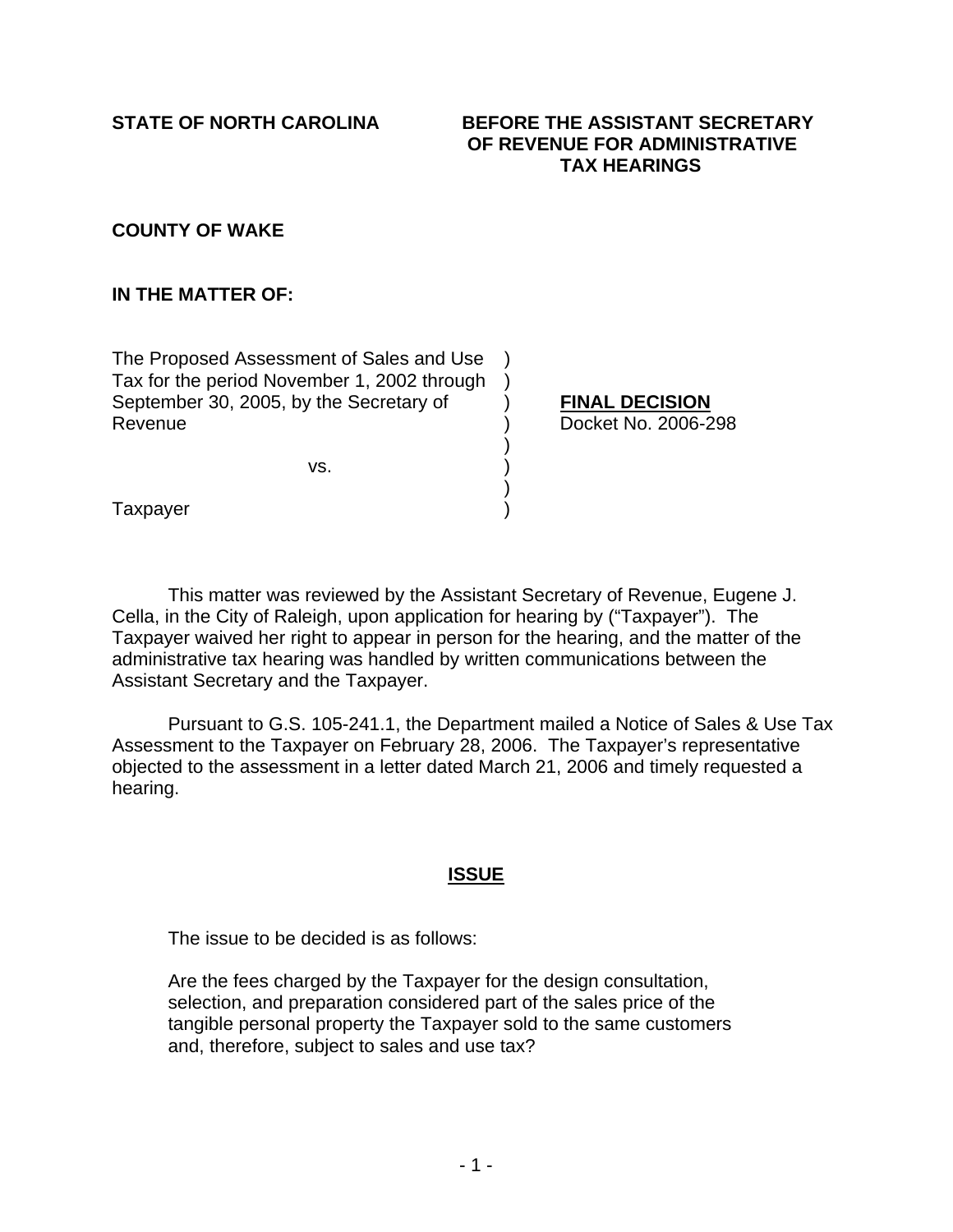# **EVIDENCE**

The following items were introduced into evidence by the Department:

- (1) Memorandum dated May 16, 2001 from the Secretary of Revenue to the Assistant Secretary of Administrative Tax Hearings, designated as Exhibit E-1.
- (2) Copy of Auditor's Report Sales and Use Tax dated February 22, 2006, covering the period November 1, 2002 through September 30, 2005, designated as Exhibit E-2.
- (3) Copy of Auditor's Report Sales and Use Tax Amendment dated August 23, 2006, covering the period November 1, 2002 through September 30, 2005, designated as Exhibit E-3.
- (4) Copy of Notice of Sales and Use Tax Assessment dated February 28, 2006, designated as Exhibit E-4.
- (5) Copy of Amended Notice of Sales and Use Tax Assessment dated August 29, 2006, designated as Exhibit E-5.
- (6) Copy of letter dated March 21, 2006, from the Taxpayer's Representative to the Department, along with a copy of Form Gen. 58, Power of Attorney and Declaration of Representative, signed and dated September 12, 2005, designated as Exhibit E-6.
- (7) Copy of letter dated May 24, 2006, from the Sales and Use Tax Division to the Taxpayer's Representative, designated as Exhibit E-7.
- (8) Copy of letter dated June 12, 2006, from the Taxpayer's Representative to the Sales and Use Tax Division, along with the following attachments:
	- (a) Taxpayer's invoice numbered 5030, dated June 7, 2004.
	- (b) Taxpayer's invoice numbered 5065, dated August 17, 2004.
	- (c) Taxpayer's voided sales order numbered 1002, dated June 14, 2004.

All of the above are designated Exhibit E-8.

- (9) Copy of letter dated July 17, 2006, from the Sales and Use Tax Division to the Taxpayer's Representative, designated Exhibit E-9.
- (10) Copy of letter dated August 3, 2006, from the Sales and Use Tax Division to the Taxpayer's Representative, designated Exhibit E-10.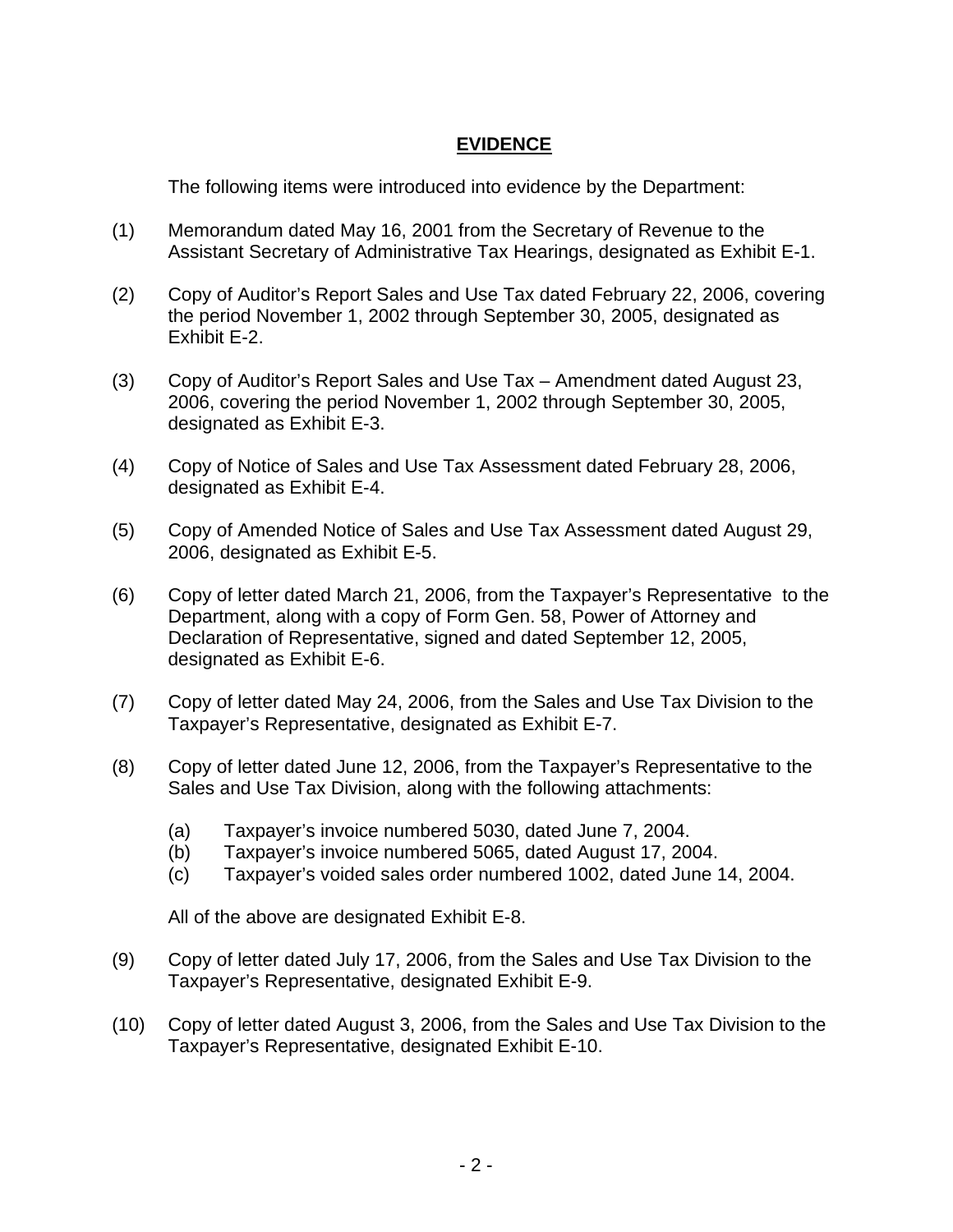- (11) Copy of letter dated September 20, 2006, from the Taxpayer to the Sales and Use Tax Division, designated Exhibit E-11.
- (12) Copy of letter dated October 5, 2006, from the Sales and Use Tax Division to the Taxpayer, designated Exhibit E-12.
- (13) Copy of Application For Sales And Use Tax Registration And Annual Wholesale License for [Taxpayer as sole proprietor], now president of Taxpayer, signed on June 27, 1984, designated Exhibit E-13.
- (14) Copy of Taxpayer's Statements numbered 4906 and 4922, and Sales Order numbered 9984, all related to Taxpayer's transactions with one of its customers, designated Exhibit E-14.
- (15) Copy of Taxpayer's Invoice numbered 4911 and Sales Order Number 9986, all related to Taxpayer's transactions with one or its customers, designated Exhibit E-15.
- (16) Copy of Taxpayer's Statement numbered 4908, Invoices numbered 4978 and 5013, and Sales Orders numbered 9955 and 10010, all related to Taxpayer's transactions with one of its customers, designated Exhibit E-16.
- (17) Copy of Taxpayer's Invoices numbered 5005, 5019, 5054, 5071, 5082, 5135-a, 5138. 5138-a, and 5167, and Sales Orders numbered 10001, 10013, 10024, 10031, 10035, 10037, 10044, 10048, 10049, and 10051, all related to Taxpayer's transactions with one of its customers, designated Exhibit E-17.
- (18) Copy of Secretary's Final Decision Docket Number 95-49, designated Exhibit E-18.
- (19) Copy of letter dated November 1, 2006, from the Assistant Secretary of Revenue to the Taxpayer, designated Exhibit E-19.
- (20) Copy of letter dated January 2, 2007, from the Taxpayer to the Assistant Secretary of Revenue, designated Exhibit E-20.
- (21) Copy of letter dated January 8, 2007, from the Assistant Secretary of Revenue to the Taxpayer, designated Exhibit E-21.
- (22) Copy of letter dated February 5, 200[7], received February 5, 2007, from the Taxpayer's representative to the Assistant Secretary of Revenue, designated Exhibit E-22.
- (23) Copy of letter dated February 6, 2007, form the Assistant Secretary of Revenue to the Taxpayer's Representative, designated Exhibit E-23.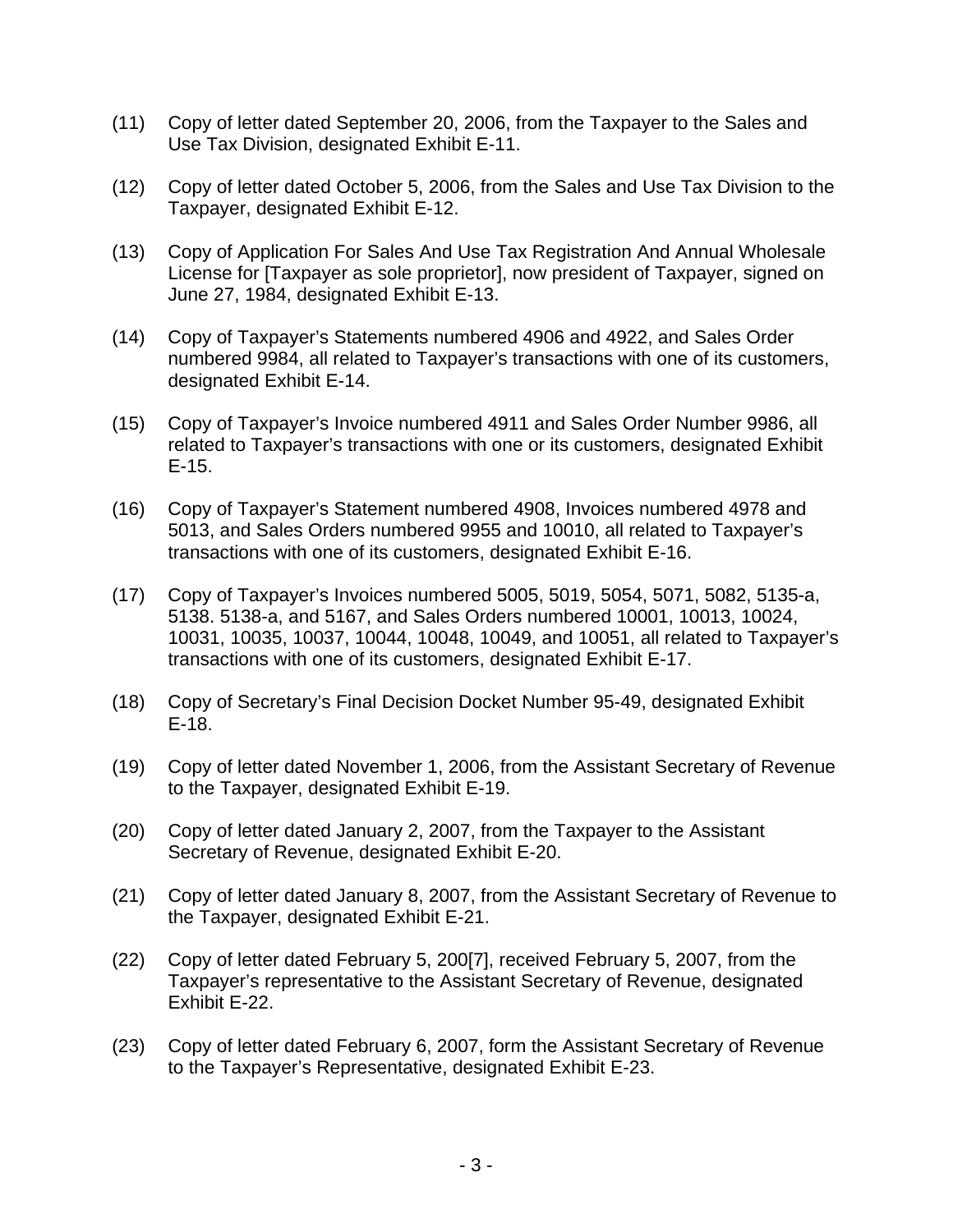- (24) Copy of letter dated February 9, 2007, from the Taxpayer's Representative to the Assistant Secretary of Revenue, designated Exhibit E-24.
- (25) Copy of note dated May 7, 2007, received via facsimile, from the Taxpayer to the Assistant Secretary of Revenue, designated Exhibit E-25.
- (26) Copy of letter dated May 8, 2007, from the Assistant Secretary of Revenue to the Taxpayer, designated Exhibit E-26.

The following additional item was introduced into evidence by the Taxpayer:

(27) Letter dated June 6, 2007, from the Taxpayer to the Assistant Secretary of Revenue, designated as Exhibit TP-1.

Evidence presented by the Sales and Use Tax Division in response to the Taxpayer's brief consisted of:

(28) Memorandum from the Sales and Use Tax Division to the Assistant Secretary of Revenue dated June 7, 2007, designated Exhibit ST-1.

## **FINDINGS OF FACT**

Based on the foregoing evidence of record, the Assistant Secretary makes the following findings of fact:

- (1) In addition to providing interior design consultations, the Taxpayer sells tangible personal property such as mirrors, bookcases, rugs, lamps, artwork, wall coverings, and other furnishings to some customers.
- (2) The Taxpayer's president originally registered with the Department as a sole proprietorship for sales and use tax purposes on June 27, 1984.
- (3) The Taxpayer invoiced its customers for selection, preparation, and design consultation fees on one or more invoices, and separately invoiced the same customers for sales of tangible personal property such as mirrors, rugs, lamps, artwork, wall coverings, and other tangible personal property.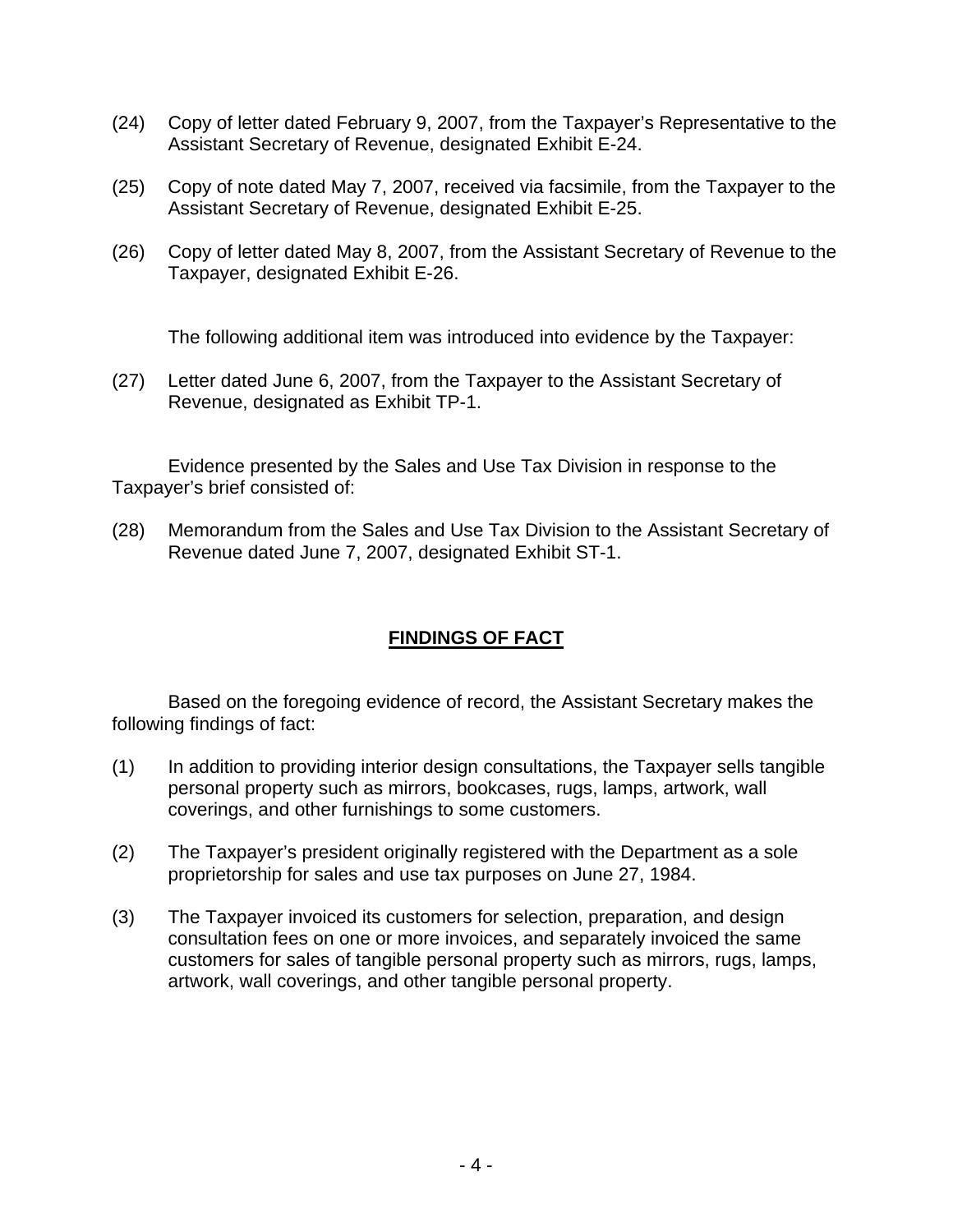- (4) The Taxpayer's receipts from its operations as a retailer of home furnishings and other tangible personal property are substantial, with the retail sales being made almost exclusively to customers who also receive design and spacing consultation services from the Taxpayer.
- (5) "Selection" fees were charged when the Taxpayer's designer selected various options and data (such as color and styles) for a customer during a design consultation.
- (6) "Preparation" fees were invoiced when the designer researched and gathered data to be used during the design processes. The findings that resulted from the research were presented to a customer during a design consultation.
- (7) The Taxpayer collected sales tax on the total price listed on the invoices that included itemizations of tangible personal property sold but did not collect any sales tax on the related separately-invoiced selection, preparation, and other design consultation fees related to its sales of tangible personal property to its customers.
- (8) The Department assessed the Taxpayer for the State and county sales tax it failed to collect and remit to the Department on the selection, preparation, and other design consultation fees in connection with the sale of tangible personal property.
- (9) The Department did not assess tax on any transactions where a customer hired the Taxpayer solely for the purpose of providing design or spacing consultations and the Taxpayer sold no tangible personal property to that customer.
- (10) The Taxpayer provided documentation which indicated that one of the transactions upon which sales tax was assessed had been voided, and the assessment was amended to remove the liability assessed on that transaction.
- (11) The Taxpayer's basis of objection to the assessment is that its primary business is interior design development, including consultations related to space planning, and that it does not consider itself to be a retailer soliciting sales of tangible personal property from its customers. The Taxpayer further contends that the fees associated with its primary business are not subject to sales tax because no sales of tangible personal property occur at the exact time the Taxpayer provides a customer with selection, design development, or consultation services.
- (12) A Notice of Sales and Use Tax Assessment dated February 28, 2006 was mailed to the Taxpayer.
- (14) The Taxpayer's representative objected to the assessment and timely requested a hearing by letter dated March 21, 2006.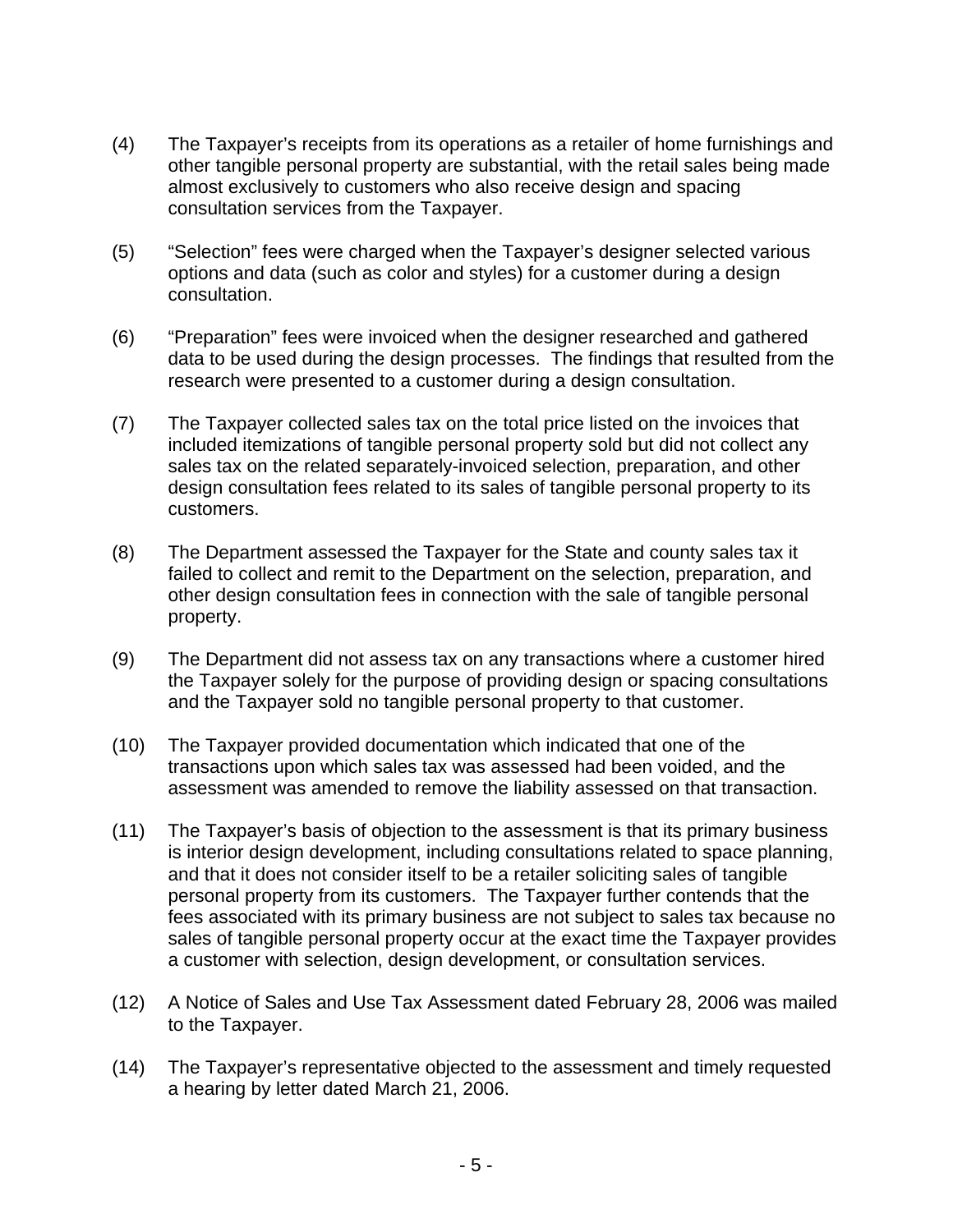# **CONCLUSIONS OF LAW**

Based on the foregoing findings of fact, the Assistant Secretary makes the following conclusions of law:

- (1) G.S. 105-164.3(35) provides that the term "retailer" includes every person engaged in the business of making sales of tangible personal property at retail, either within or without this State, or soliciting or taking orders for sales, whether for immediate or future delivery, for storage, use or consumption in this State.
- (2) The Taxpayer is a retailer of tangible personal property.
- (3) G.S. 105-164.3(37) provides that the term "sales price" means the total amount or consideration for which personal property or services are sold, leased, or rented. The term includes the retailer's labor or service costs, any other expense of the retailer, and charges by the retailer for any services necessary to complete a sale.
- (4) G.S. 105-164.4(a)(1) provides that the sales tax applies to the sales price of each item of tangible personal property.
- (5) The design services for which the Taxpayer invoiced selection, preparation, and other design consultation fees constitute part of the sales price of the tangible personal property the Taxpayer sold to its customers and, therefore, are subject to sales and use tax.
- (6) G.S. 105-164.4 imposes the State sales tax at the applicable rate on a retailer's net taxable sales of tangible personal property. G.S. 105-467, G.S. 105-483, G.S. 105-498, and G.S. 105-517 levy the applicable local sales tax on sales of tangible personal property subject to the general State rate of tax.
- (7) In the Secretary of Revenue's Final Decision Docket Number 95-49, the Secretary ruled that the statutory definition of "sales price" clearly includes any charges involved in fabricating, manufacturing, or delivering tangible personal property.
- (8) The Taxpayer's sales of tangible personal property are not occasional or isolated occurrences.
- (9) The Notice of Proposed Assessment for the period November 1, 2002 through September 30, 2005 was properly issued pursuant to G.S. 105-241.1.
- (10) The Taxpayer is liable for the applicable State and county additional tax assessed.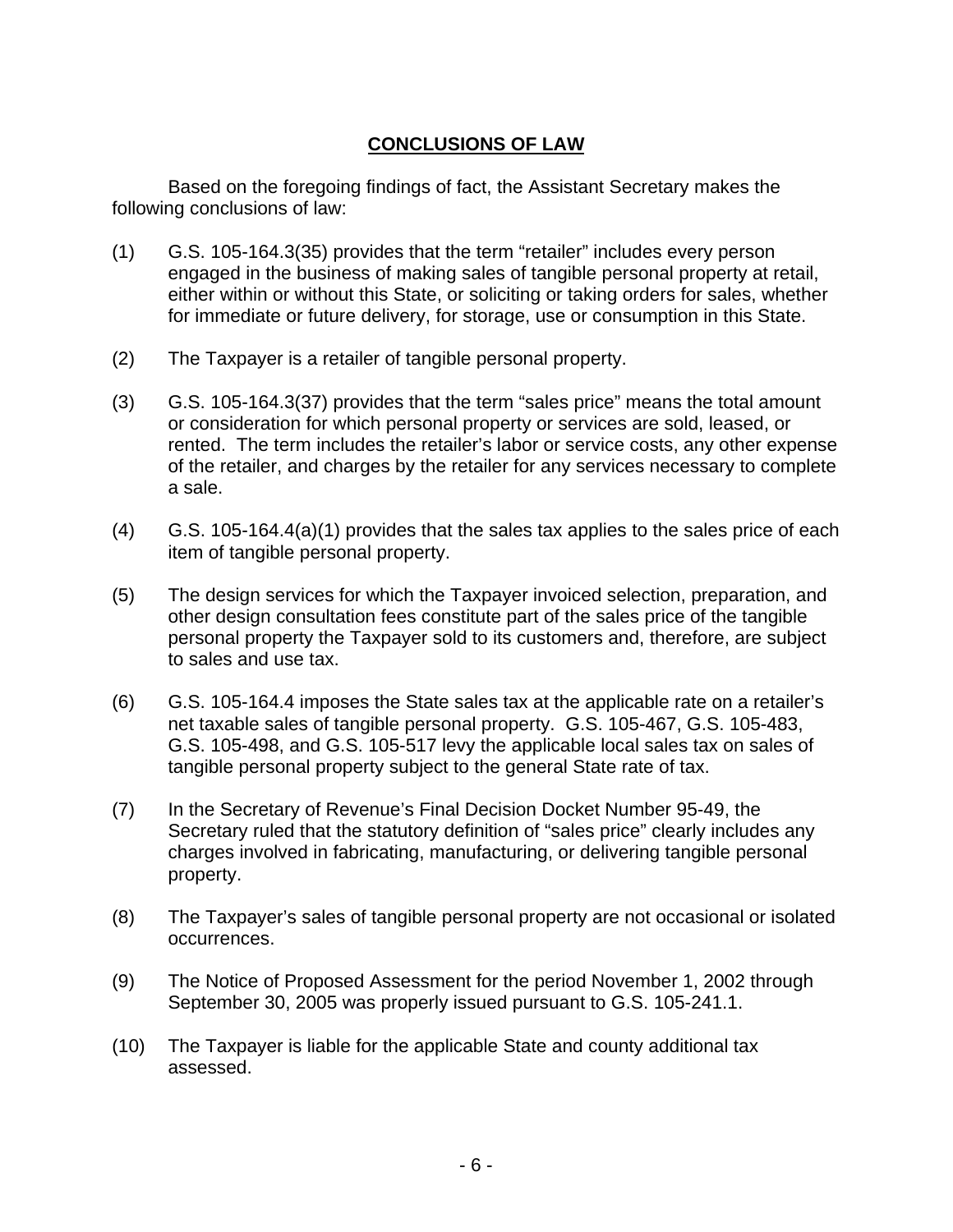## **DECISION**

Wherefore the assessment is sustained in its entirety and is declared to be final and immediately due and collectable with interest as allowed by law.

Made and entered this  $28<sup>th</sup>$  day of *August* 2007.

 $\overline{a}$ Eugene J. Cella Assistant Secretary of Administrative Tax Hearings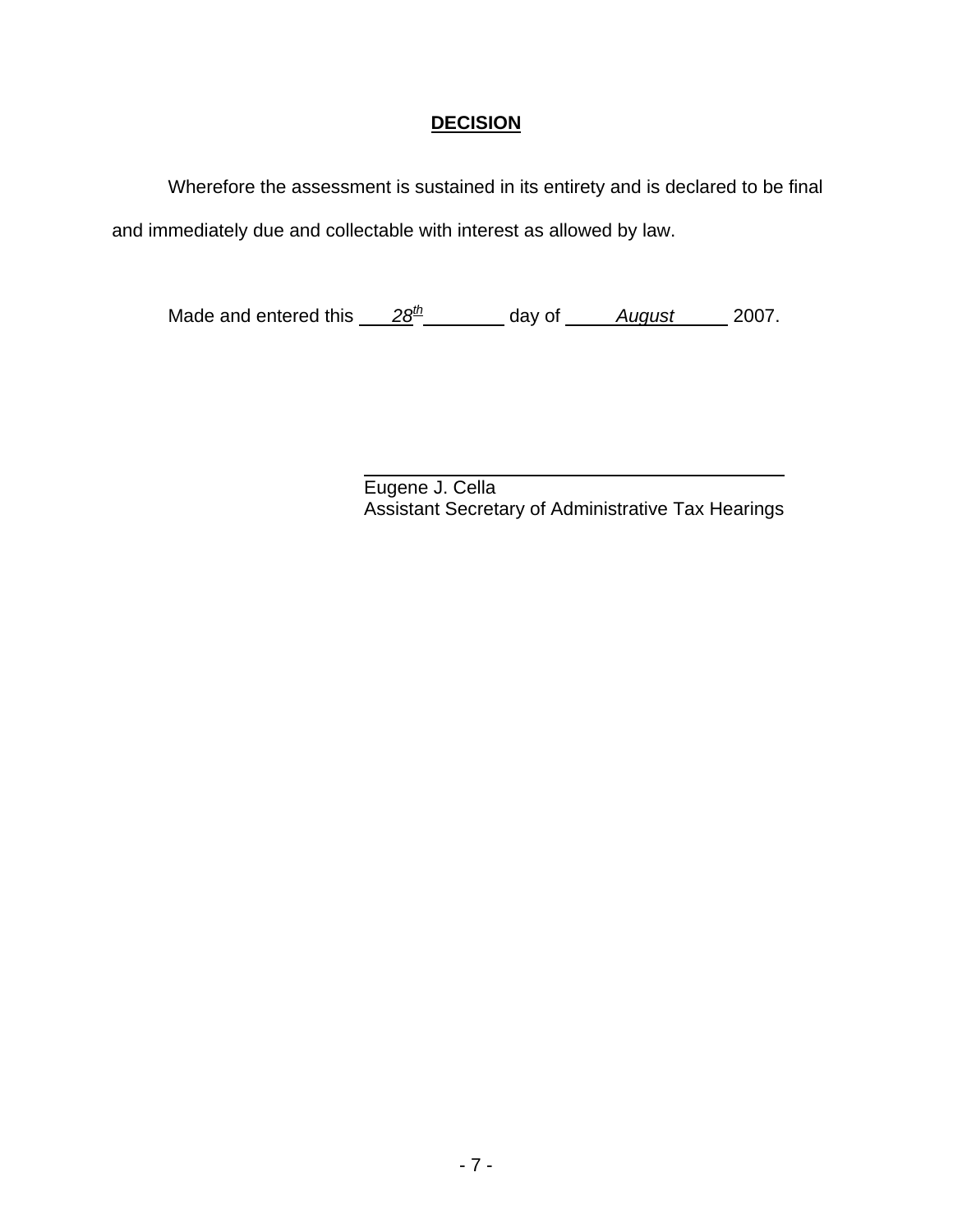## **NORTH CAROLINA DEPARTMENT OF REVENUE SALES AND USE TAX DIVISION**

### **BRIEF FOR TAX HEARING**

**DOCKET NO.: 2006-298 DATE SCHEDULED: May 8, 2007 HOUR: 10:00 a.m.** 

### **TAXPAYER**

#### **ADDRESS**

**SCHEDULE: Sales and Use Tax DATE OF ASSESSMENT: February 28, 2006** 

**PERIOD COVERED: November 1, 2002 Through September 30, 2005** 

**FILE NO.:** 

|                | TAX         | <b>PENALTY</b> | <b>INTEREST</b> | TOTAL              |
|----------------|-------------|----------------|-----------------|--------------------|
| <b>STATE:</b>  | \$7,531.69  | \$0.00         | \$743.44        | \$8,275.13         |
| <b>COUNTY:</b> | \$4,160.44  | \$0.00         | \$410.67        | \$4.571.11         |
| <b>TOTAL</b>   | \$11,692.13 | \$0.00         | \$1,154.11      | <u>\$12,846.24</u> |

## **FACTS**

The Taxpayer is as an interior designer in [City], North Carolina. In addition to providing interior design consultations, the Taxpayer sells tangible personal property such as mirrors, bookcases, rugs, lamps, artwork, wall coverings, and other furnishings to some of those customers. On February 22, 2006, the Department's auditor completed an examination of the Taxpayer's records and proposed to assess additional tax and interest in the above amounts. The additional tax primarily resulted from sales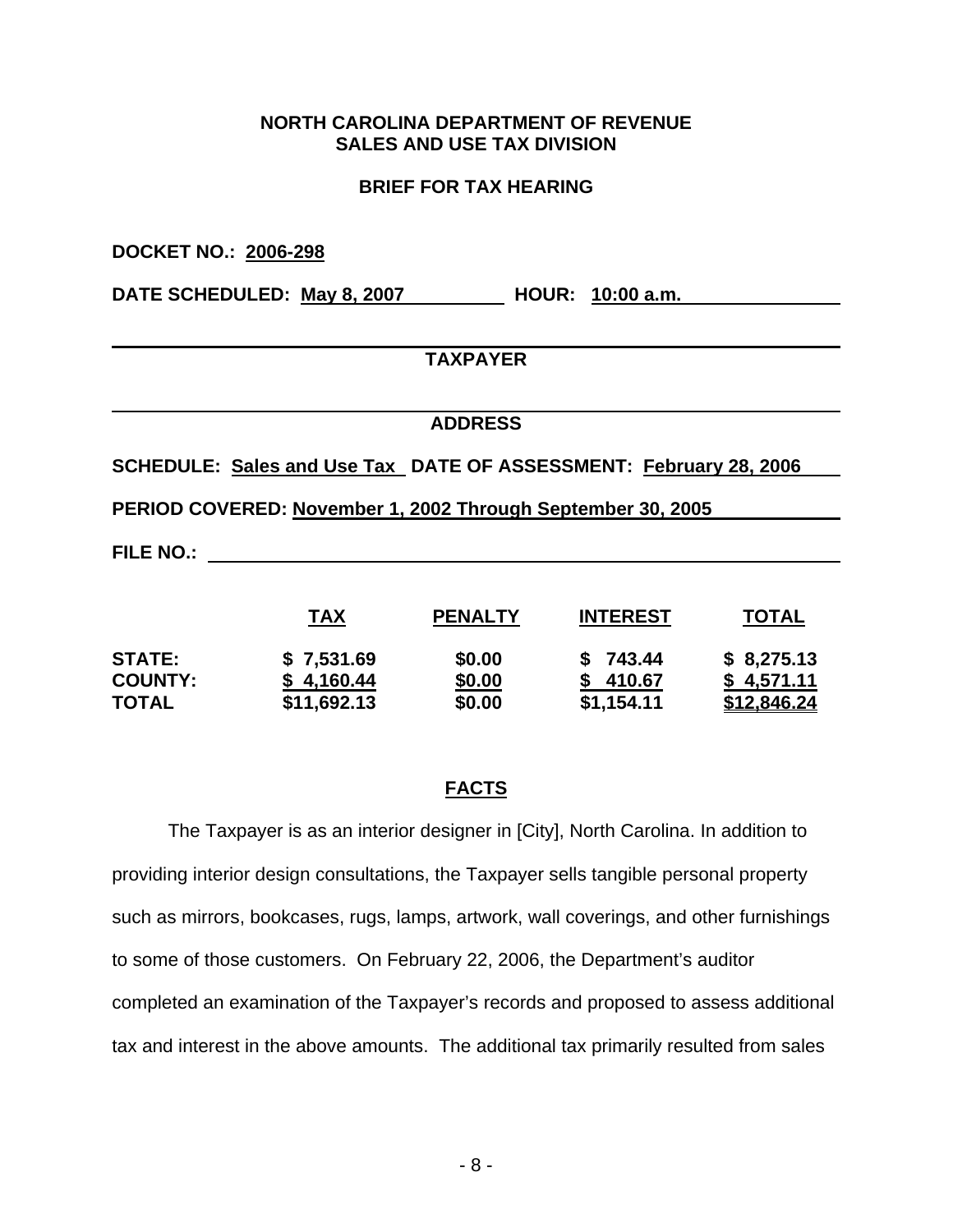tax assessed on the selection, preparation, and other design consultation fees the Taxpayer invoiced its customers but upon which it did not collect any sales or use tax.

A Notice of Sales and Use Tax Assessment was mailed by the Department to the Taxpayer on February 28, 2006. By letter dated March 21, 2006, the Taxpayer's representative timely objected to the assessment and requested a hearing before the Secretary of Revenue.

#### **ISSUE**

The issue to be decided in this matter is as follows:

 Are the fees charged by the Taxpayer for design consultation, selection, and preparation considered part of the sales price of the tangible personal property the Taxpayer sold to the same customers and, therefore, subject to sales and use tax?

#### **SUMMARY**

G.S. 105-164.3(35) provides, in part, that the term "Retailer. - Means and includes every person engaged in the business of making sales of tangible personal property at retail, either within or without this State, or peddling the same or soliciting or taking orders for sales, whether for immediate or future delivery, for storage, use or consumption in this State and every manufacturer, producer or contractor engaged in business in this State and selling, delivering, erecting, installing or applying tangible

- 9 -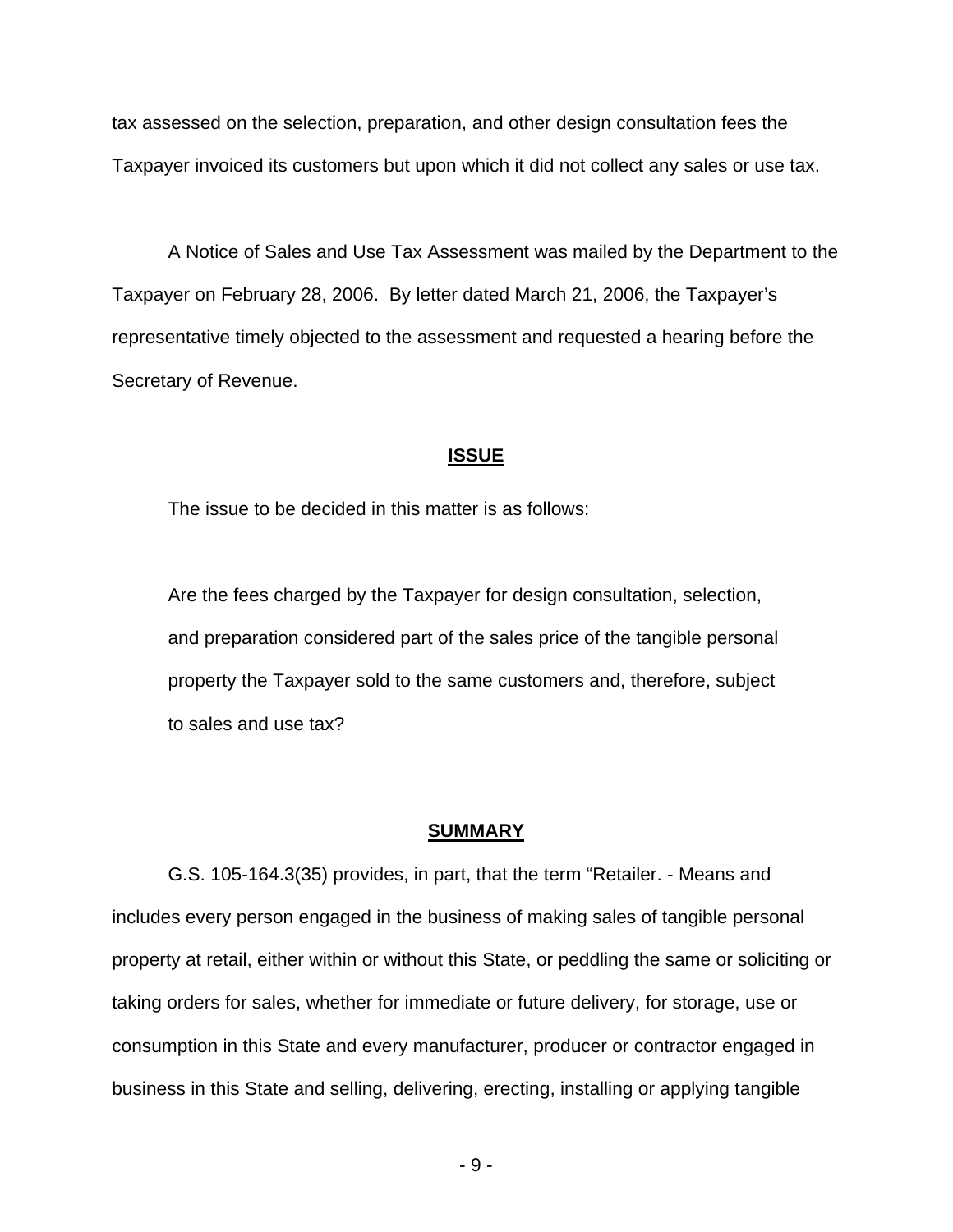personal property for use in this State notwithstanding that said property may be permanently affixed to a building or realty or other tangible personal property. . . ."

G.S. 105-164.3(37) provides that the term "sales price" means "The total amount or consideration for which personal property or services are sold, leased, or rented. The consideration may be in the form of cash, credit, property, or services. The sales price must be valued in money regardless of whether it is received in money." The term includes the retailer's cost of the property sold, the cost of materials used, labor or service costs, interest, losses, all costs of transportation to the retailer, all taxes imposed on the retailer, any other expense of the retailer, charges by the retailer for any services necessary to complete the sale, delivery charges, installation charges, the value of exempt personal property given to the consumer when taxable and exempt personal property are bundled together and sold by the retailer as a single product or piece of merchandise, and credit for a trade-in.

G.S. 105-164.4 imposes the State sales tax at the applicable rate on a retailer's net taxable sales of tangible personal property. G.S. 105-467, G.S. 105-483, G.S. 105- 498, and G.S. 105-517 levy the applicable local sales tax on sales of tangible personal property subject to the general State rate of tax.

The Taxpayer's president, [Taxpayer], originally registered with the Department as a sole proprietorship for sales and use tax purposes on June 27, 1984. On her Application For Sales And Use Tax Registration And Wholesale License, she indicated that she would be making retail sales. During the audit period, the Taxpayer invoiced its

- 10 -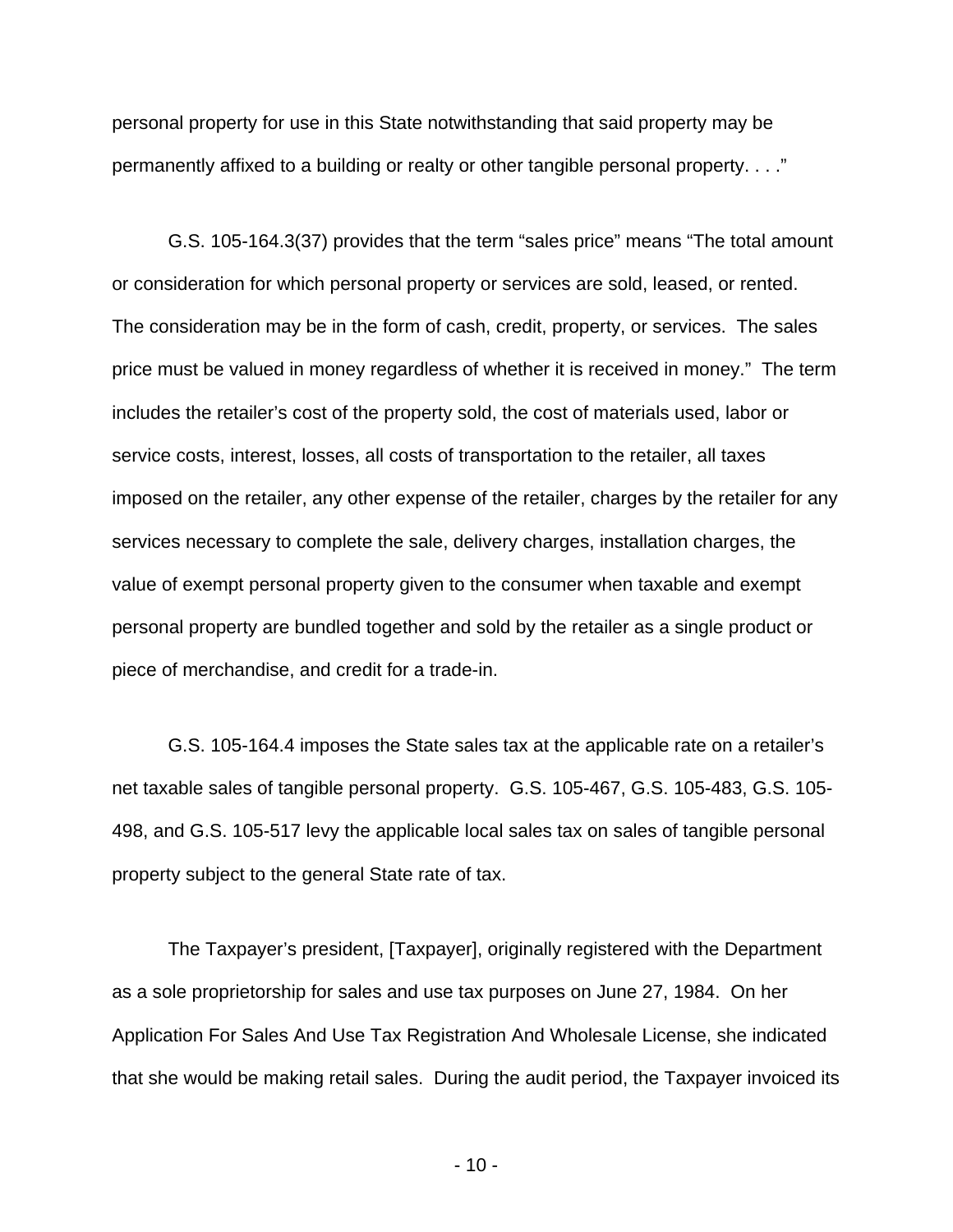customers for selection, preparation, and design consultation fees on one or more invoices, and would separately invoice the same customers for the sale of tangible personal property such as mirrors, rugs, lamps, artwork, wall coverings, and etc. The Taxpayer collected sales tax on the total price listed on the invoices that included itemizations of the tangible personal property sold but did not collect any sales tax on the related, but separately-invoiced, selection, preparation, and other design consultation fees related to its sales of tangible personal property to its customers. "Selection" fees were charged when the Taxpayer's designer selected various options and data (such as colors and styles) for a customer to review during a design consultation. "Preparation" fees were invoiced when the designer researched and gathered data to be used during the design processes. The findings that resulted from the research were presented to a customer during a design consultation.

The Taxpayer contends that its primary business is interior design development, including consultations related to space planning, and that it does not consider itself a retailer soliciting sales of tangible personal property from its customers. The Taxpayer has no reasonable expectation that any of its customers will request that they purchase tangible personal property on their behalf. It is the Taxpayer's position that the fees associated with the primary business of interior design development and space planning consultation are not subject to sales tax because no sales of tangible personal property occur at the exact time the Taxpayer provides a customer with selection, design development, or consultation services. The Taxpayer also objects to the fact that the examining auditor could not provide documentation explaining at what point the design fee or consultation fee becomes subject to sales and use tax. The Taxpayer has

- 11 -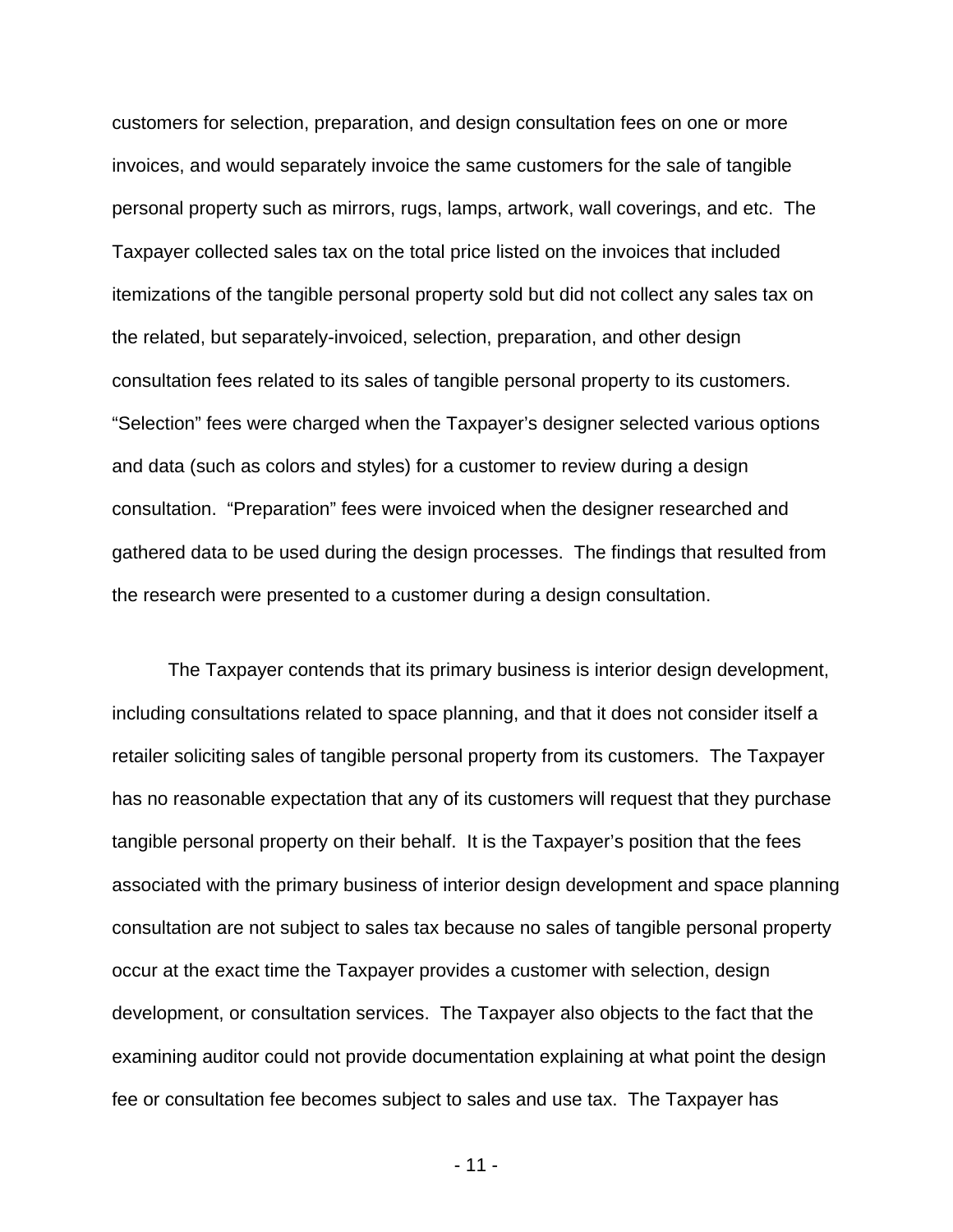reviewed the Secretary of Revenue's Final Decision Docket Number 95-49, and it argues that the tax issues addressed in that Final Decision do not pertain to it because the taxpayer referred to in the Final Decision is a retailer that also provides design consultations which are directly related to sales of personal property. The Taxpayer contends that it is not a retailer; therefore, nothing in the Final Decision applies to it.

The Department disagrees with the Taxpayer's position. The Taxpayer's primary business may be interior design development and space planning consulting. However, it appears that its receipts from its operations as a retailer of home furnishings and other tangible personal property are substantial, with the retail sales being made almost exclusively to customers who also receive design and spacing consultation services from the Taxpayer. We do not find the Taxpayer's sales of tangible personal property to be occasional or isolated occurrences.

G.S. 105-164.4 provides that the sales tax is imposed on the sales price of each item or article of tangible personal property sold at retail. G.S. 105-164.3(37) defines the term "sales price" to include labor or service costs, charges by the retailer for any services necessary to complete the sale, and any other expense of the retailer. In Final Decision Docket Number 95-49, the Secretary ruled that the statutory definition of "sales price" clearly includes any charges involved in fabricating, manufacturing, or delivering tangible personal property. The design charges at issue in that taxpayer's case directly resulted in the selling and delivering of items to that taxpayer's customers; therefore, they constituted a part of the sale price of those items and were subject to sales and use tax.

- 12 -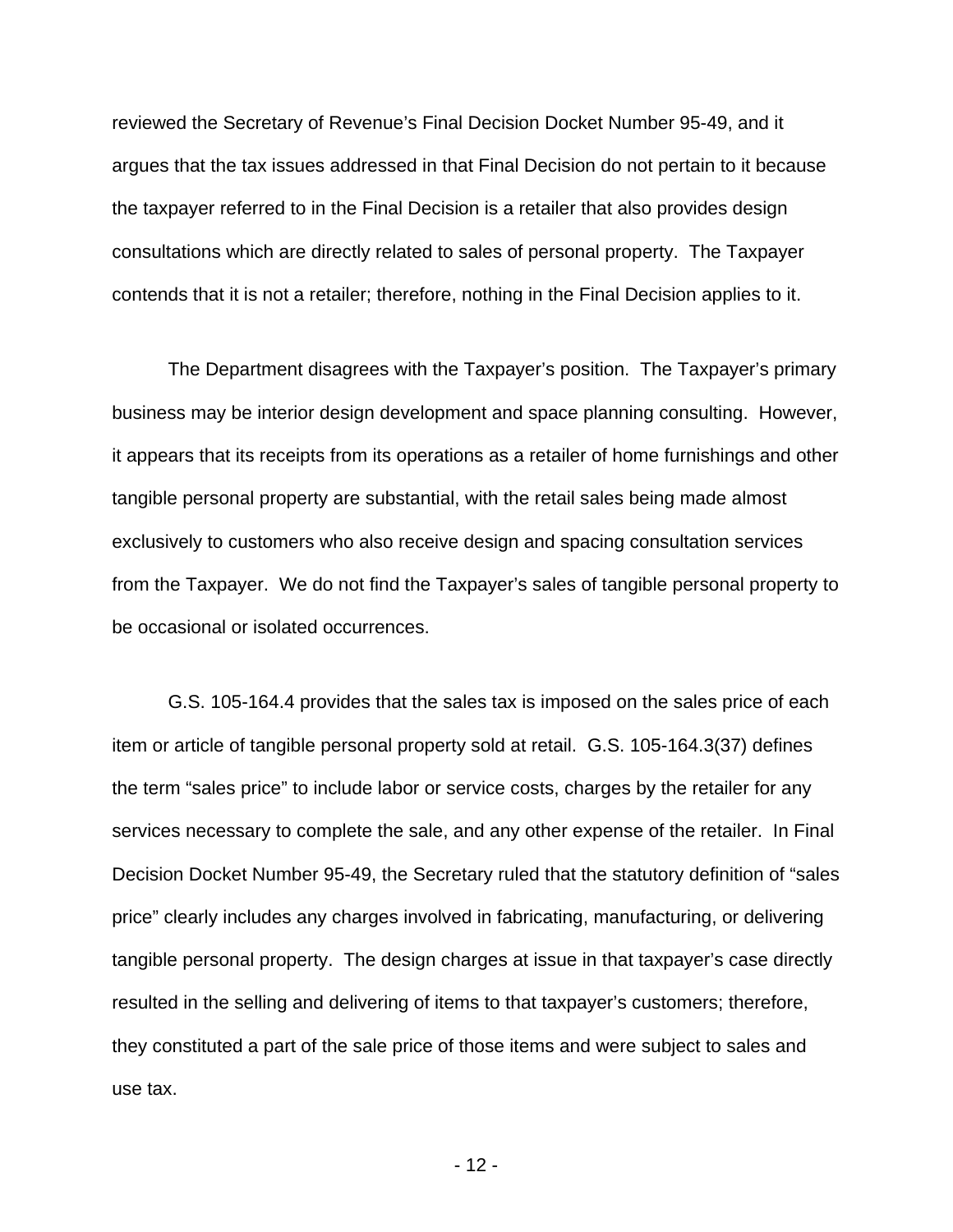Some of the Taxpayer's customers may hire it solely for the purpose of providing design or spacing consultations, and we agree that when the Taxpayer provides only those services to one of its customers, the charges for those services are not associated with a sale of tangible personal property and are exempt from sales and use tax. However, when the Taxpayer provides design or spacing consultation services and, concurrent or subsequent to providing those services, it sells the same customer tangible personal property, it is our position that the design or spacing consultation is one of its labor or service costs directly associated with its retail sale of tangible personal property to that customer. The Taxpayer's design, selection, preparation, and other consultation fees directly result in its sales of tangible personal property to many of its customers. Therefore, all of the fees it charges to customers to which it sells tangible personal property are subject to the sales or use tax, under the provisions of G.S. 105-164.3(37).

As a retailer, the Taxpayer did collect some sales tax on its retail sales of tangible personal property during the audit period; however, it did not collect sales tax on the selection, preparation, and other design consultation fees it charged to customers to which it sold tangible personal property. It is our position that the Taxpayer's design and other consultation services directly result in its sales of tangible personal property; therefore, when the Taxpayer sells a customer tangible personal property, all of its fees to that customer are associated with the sales of tangible personal property, are part of the sales price of that property, and are subject to sales or use tax.

- 13 -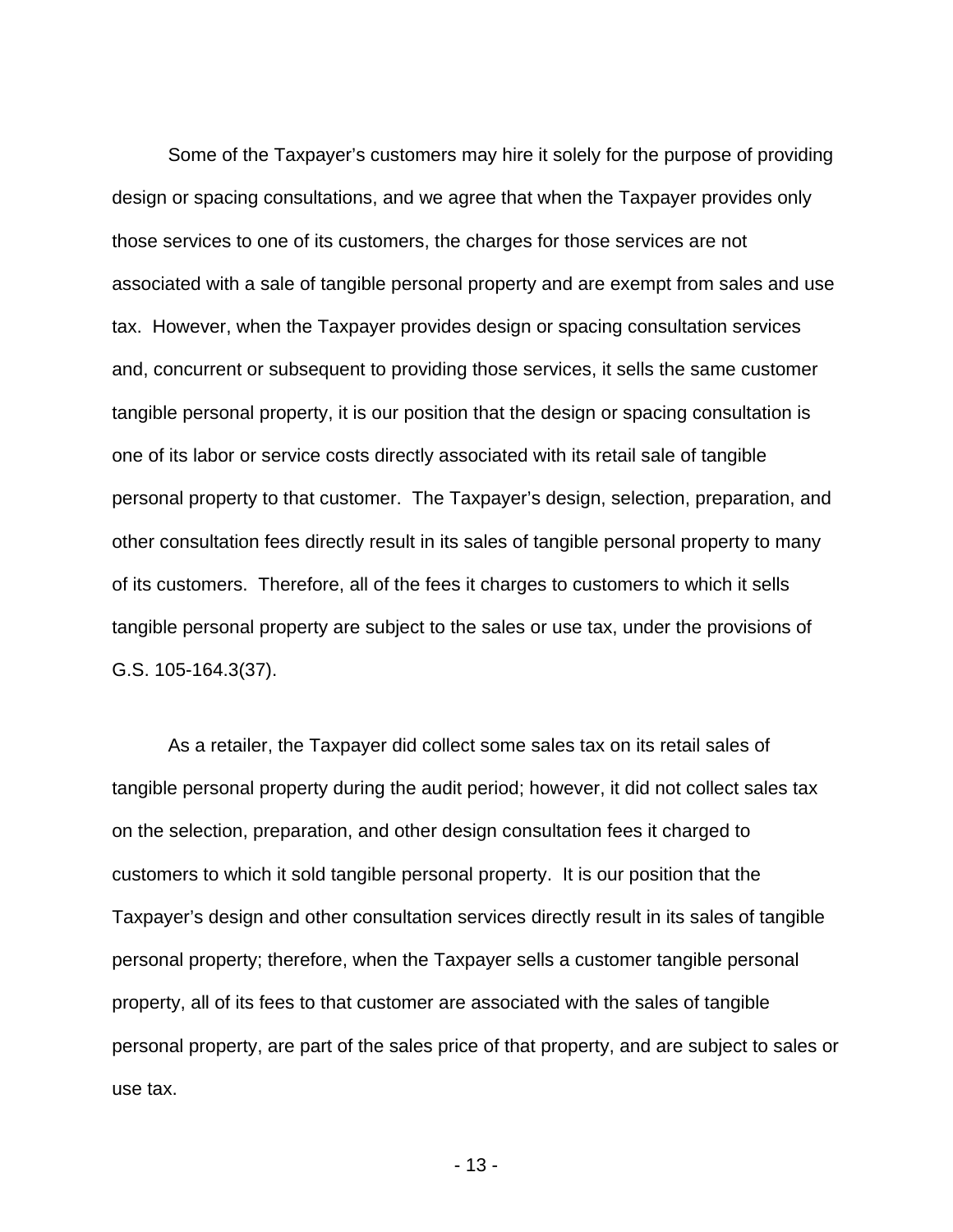The Taxpayer has requested that the Department provide guidance as to how it should report sales and use tax on design consultation, selection, and preparation fees that are invoiced to a customer prior to the sale of tangible personal property. The Taxpayer has argued that the examining auditor advised it that the only design fees that would be subject to sales or use tax would be fees occurring within three months of the sale of tangible personal property. The auditor has advised the Sales and Use Tax Division that she used the three months guideline for the purposes of her audit examination only and did not assess any sales or use tax when more than three months separated the last design consultation the Taxpayer had with a particular customer and the first invoice for a sale of tangible personal property to that same customer.

Under the provisions of G.S. 105-164.3(37) and G.S. 105-164.4, there is no time limit specified regarding when service, labor, or materials costs are incurred by a retailer and the actual sale of tangible personal property by the retailer is consummated. Therefore, any selection, preparation, design consultation and related services the Taxpayer provides to a customer to whom it also sells tangible personal property would be considered labor or service costs associated with that sale of tangible personal property and would be subject to sales and use tax.

The Sales and Use Tax Division suggests that when the Taxpayer provides selection, preparation, and/or design consultation and related services to a customer but does not know whether or not the customer will ultimately purchase tangible personal property from it, then its receipts for those services would not initially appear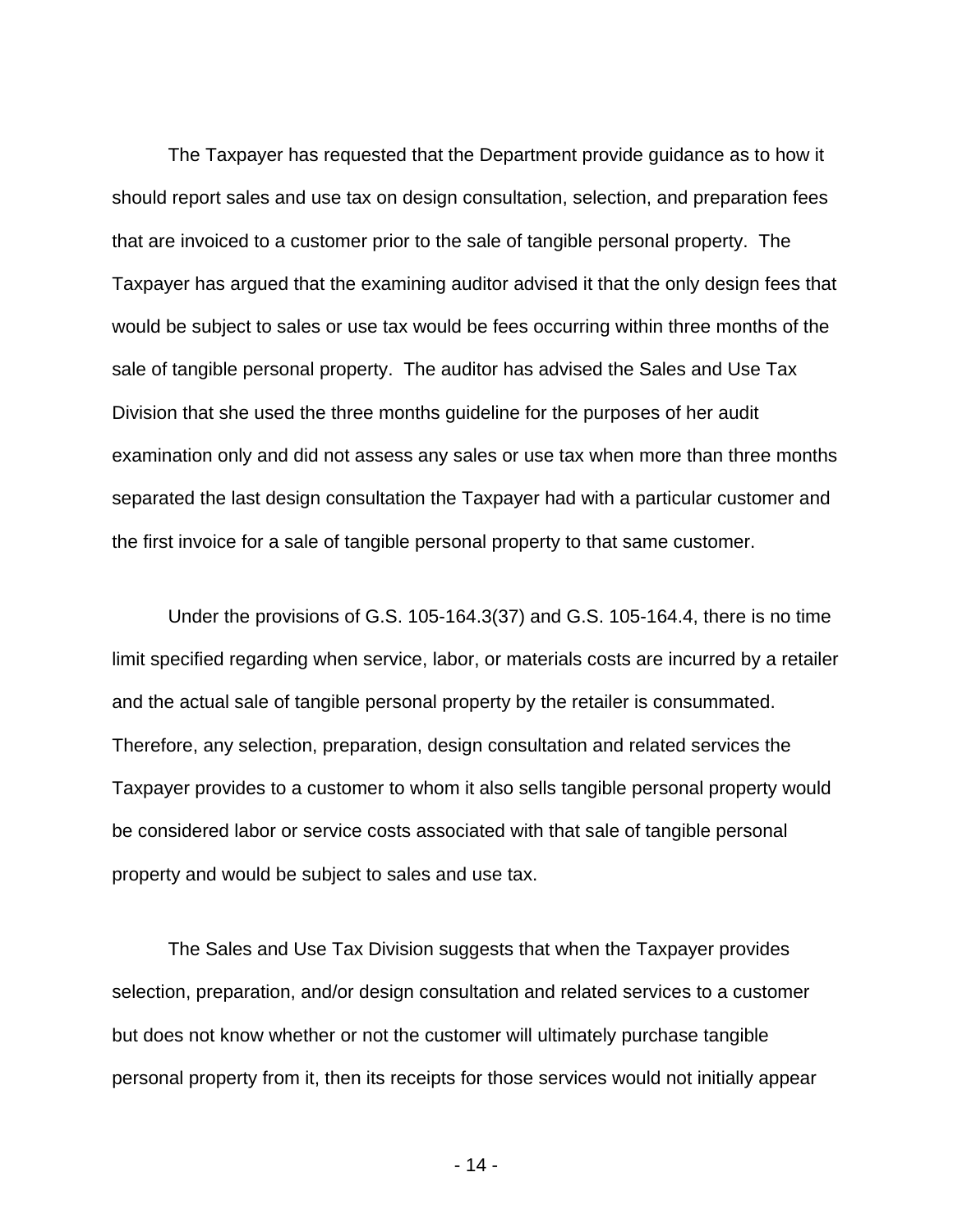on the Taxpayer's sales and use tax reports. If the customer later purchases tangible personal property from the Taxpayer, then, under the provisions of G.S. 105-164.3(37), all of the design consultation, selection, preparation, and related fees charged to that customer would be considered to be part of the sales price of that property. Therefore, all of the receipts associated with the sale of tangible personal property would be included on the Taxpayer's sales tax report for the period during which the Taxpayer receives cash or other payment for the tangible personal property sold.

The Taxpayer provided documentation which indicated that one of the transactions upon which sales tax was assessed was voided and that the customer in question purchased no tangible personal property from the Taxpayer. The examining auditor has amended the assessment to remove the liability assessed on that transaction.

Therefore, it is the Sales and Use Tax Division's position that the tax and interest assessed in the amended assessment is correct and should be sustained in its entirety.

DIVISION DIRECTOR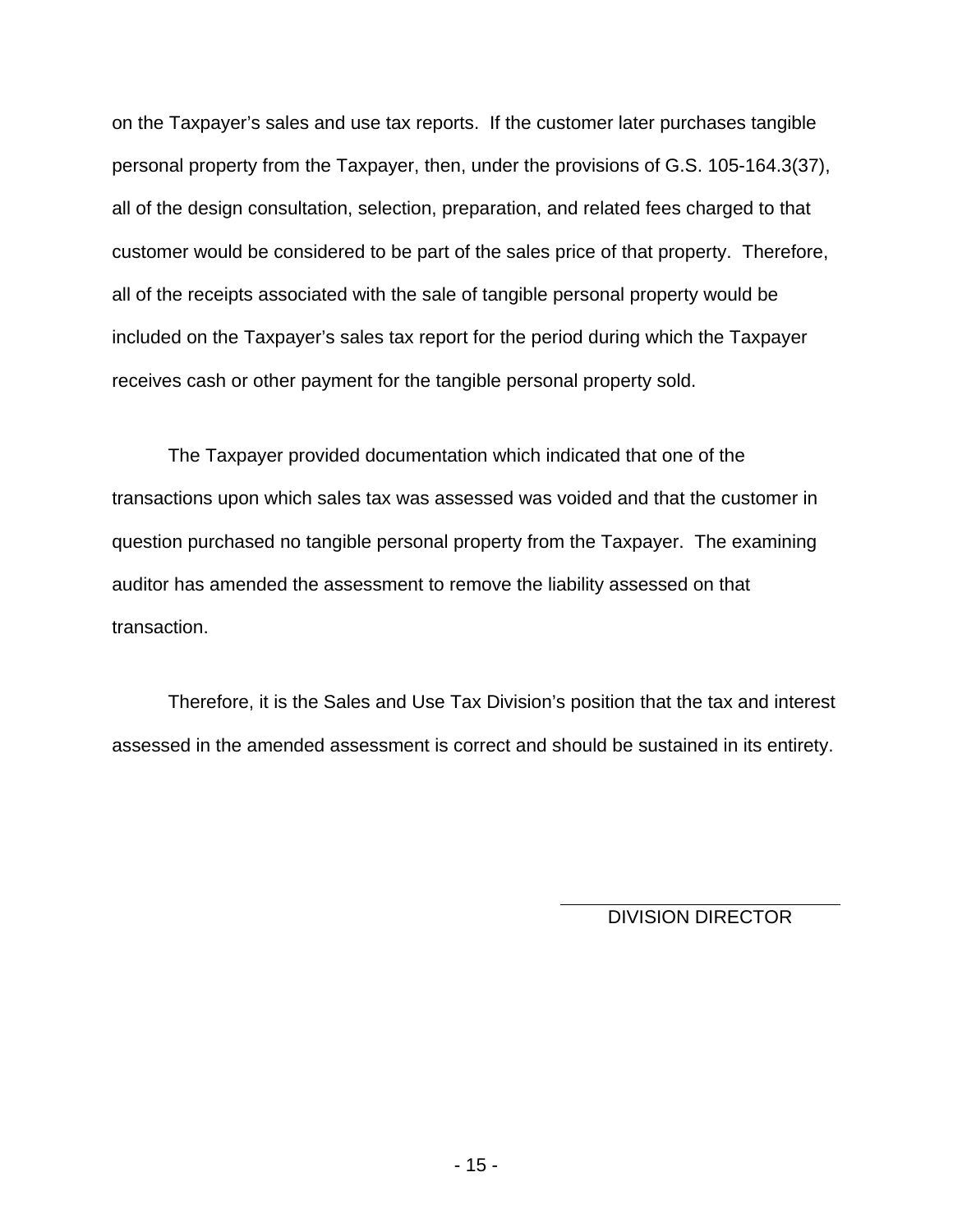## **EXHIBITS**

- E-1 Memorandum dated May 16, 2001, from the Secretary of Revenue to the Assistant Secretary of Administrative Hearings.
- E-2 Copy of Auditor's Report Sales and Use Tax dated February 22, 2006, covering the period November 1, 2002 through September 30, 2005.
- E-3 Copy of Auditor's Report Sales and Use Tax Amendment dated August 23, 2006, covering the period November 1, 2002 through September 30, 2005.
- E-4 Copy of Notice of Sales and Use Tax Assessment dated February 28, 2006.
- E-5 Copy of Amended Notice of Sales and Use Tax Assessment dated August 29, 2006.
- E-6 Copy of letter dated March 21, 2006, from the Taxpayer's Representative to the Department, along with a copy of Form Gen. 58, Power or Attorney and Declaration of Representative, signed and dated September 12, 2005.
- E-7 Copy of letter dated May 24, 2006, from the Sales and Use Tax Division to the Taxpayer's Representative.
- E-8 Copy of letter dated June 12, 2006, from the Taxpayer's Representative to the Sales and Use Tax Division, along with the following attachments:
	- (a) Taxpayer's invoice numbered 5030, dated June 7, 2004.
	- (b) Taxpayer's invoice numbered 5065, dated August 17, 2004.
	- (c) Taxpayer's voided sales order numbered 10002, dated June 16, 2004.
- E-9 Copy of letter dated July 17, 2006, from the Sales and Use Tax Division to the Taxpayer's Representative.
- E-10 Copy of letter dated August 3, 2006, from the Sales and Use Tax Division to the Taxpayer's Representative.
- E-11 Copy of letter dated September 20, 2006, from the Taxpayer to the Sales and Use Tax Division.
- E-12 Copy of letter dated October 5, 2006, from the Sales and Use Tax Division to the Taxpayer.
- E-13 Copy of Application For Sales And Use Tax Registration And Annual Wholesale License for [Taxpayer as sole proprietor], now president of Taxpayer, signed on June 27, 1984.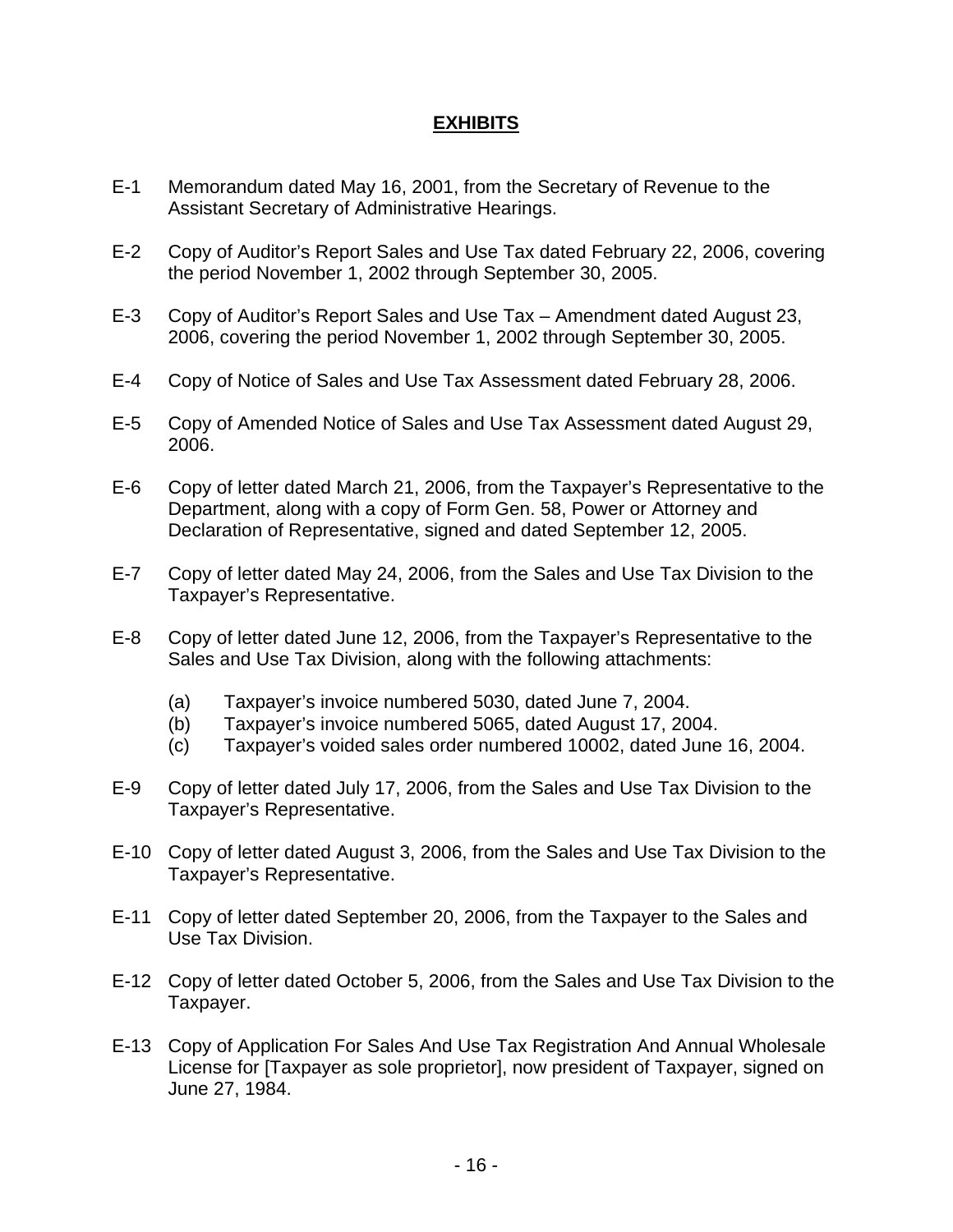- E-14 Copy of Taxpayer's Statements numbered 4906 and 4922, and Sales Order numbered 9984, all related to Taxpayer's transactions with one of its customers.
- E-15 Copy of Taxpayer's Invoice numbered 4911 and Sales Order Number 9986, all related to Taxpayer's transactions with one of its customers.
- E-16 Copy of Taxpayer's Statement numbered 4908, Invoices numbered 4978 and 5013, and Sales Orders numbered 9955 and 10010, all related to Taxpayer's transactions with one of its customers.
- E-17 Copy of Taxpayer's Invoices numbered 5005, 5019, 5054, 5071, 5082, 5135-a, 5138, 5138-a, and 5167, and Sales Orders numbered 10001, 10013, 10024, 10031, 10035, 10037, 10044, 10048, 10049, and 10051, all related to Taxpayer's transactions with one of its customers.
- E-18 Copy of Secretary's Final Decision Docket Number 95-49.
- E-19 Copy of letter dated November 1, 2006 from the Assistant Secretary of Revenue to the Taxpayer.
- E-20 Copy of letter dated January 2, 2007 from the Taxpayer to the Assistant Secretary of Revenue.
- E-21 Copy of letter dated January 8, 2007 from the Assistant Secretary of Revenue to the Taxpayer.
- E-22 Copy of letter dated February 5, 200[6], received February 5, 2007, from the Taxpayer's representative to the Assistant Secretary of Revenue.
- E-23 Copy of letter dated February 6, 2007 from the Assistant Secretary of Revenue to the Taxpayer's Representative.
- E-24 Copy of letter dated February 9, 2007 from the Taxpayer's Representative to the Assistant Secretary of Revenue.